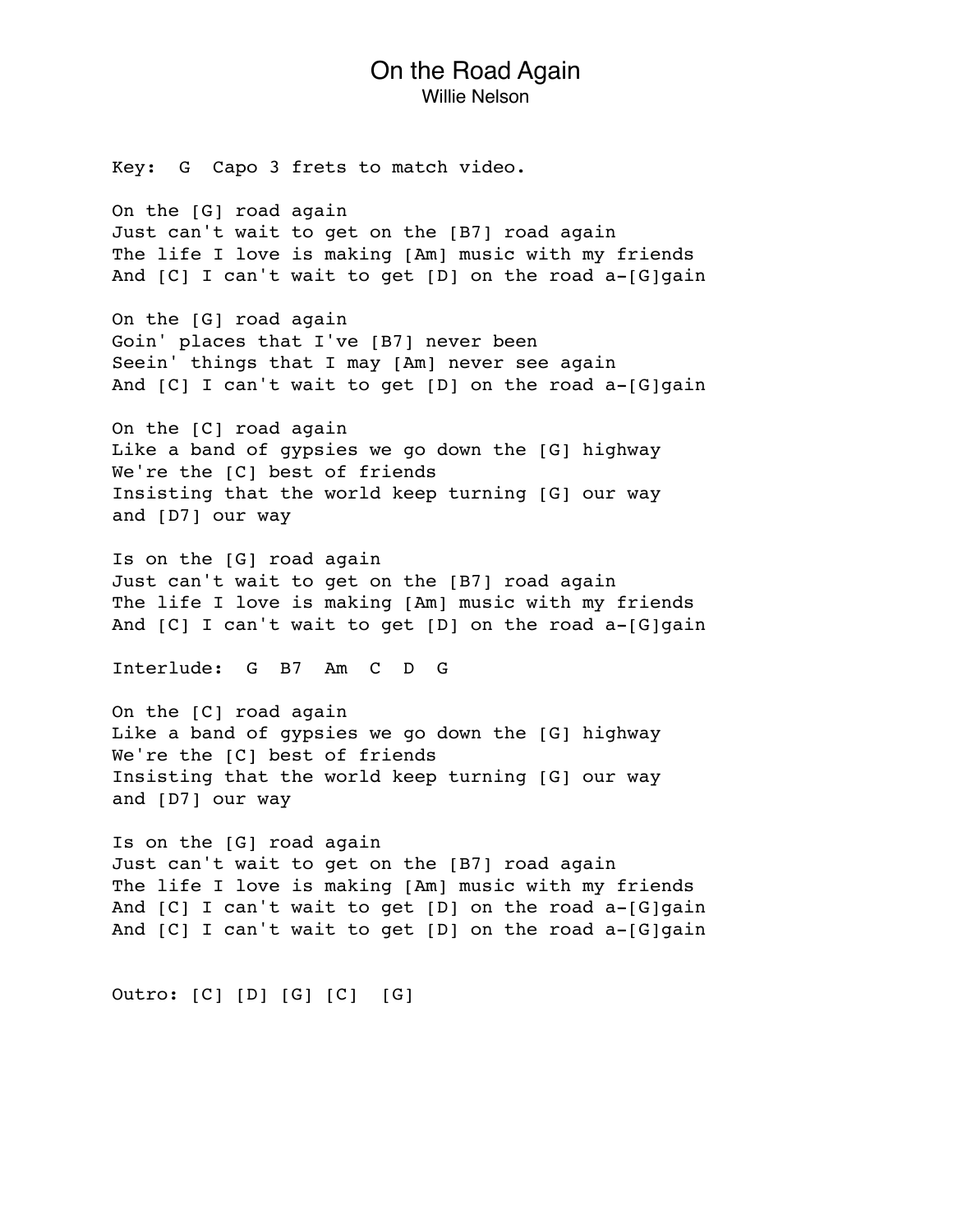## On the Road Again

Willie Nelson

Key: E (Matches video: [https://www.youtube.com/watch?](https://www.youtube.com/watch?v=NCs8ufxnnYA) [v=NCs8ufxnnYA](https://www.youtube.com/watch?v=NCs8ufxnnYA) ) [Chorus]  $E$  G#7 On the road again, just can't get wait to get on the road again.  $F#m$ I find love is makin' music with my friends. A B E And I can't wait to get on the road again. [Verse]  $E$  G#7 On the road again, going places that I've never been.  $F#m$ Seein' things that I may never see again. A B E And I can't wait to get on the road again. [Bridge] A EXECUTIVE REPORT OF A SERIES OF A SERIES OF A SERIES OF A SERIES OF A SERIES OF A SERIES OF A SERIES OF A SE On the road again, like a band of gypsies we go down the highway A We're the best of friends, E BELLEVILLE STATES AND THE STATE OF THE STATE OF THE BELLEVILLE STATES AND THE BELLEVILLE STATES OF THE BELLEVILLE insisting that the world keep turnin' our way, and our way. [Chorus] **Experimental Experimental** Is on the road again, the control of the control of the control of the control of the control of the control of the control of the c just can't get wait to get on the road again.  $\mathbf{F} \# \mathbf{m}$ I find love is makin' music with my friends. A B E And I can't wait to get on the road again. [Solo] E G#7 F#m A B E  $E$  G#7 F#m A B E